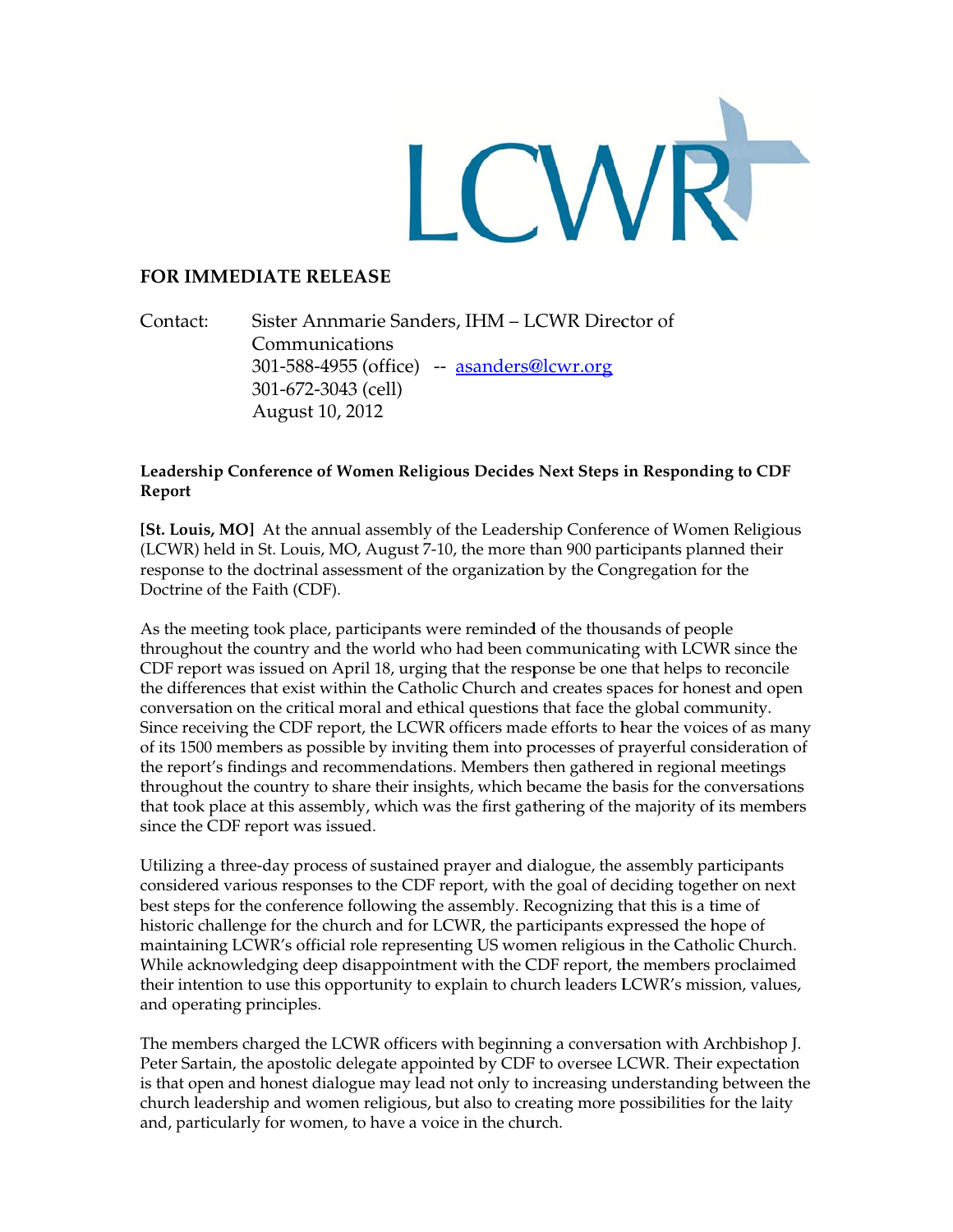The assembly articulated its belief that religious life, as it is lived by the women religious who comprise LCWR, is an authentic expression of this life that must not be compromised. The theology, ecclesiology, and spirituality of the Second Vatican Council serve as the foundation of this form of religious life – and while those who live it must always be open to conversion – this life form should not be discounted.

The assembly instructed the LCWR officers to conduct their conversation with Archbishop Sartain from a stance of deep prayer that values mutual respect, careful listening and open dialogue. The officers will proceed with these discussions as long as possible, but will reconsider if LCWR is forced to compromise the integrity of its mission.

The members reiterated the importance and value of LCWR's mission to its members and its role as a voice for justice in the world. They urged the officers not to allow the work with CDF to absorb the time, energy, and resources of the conference nor to let it distract the conference from the work its mission requires.

Also during the assembly, Barbara Marx Hubbard, a futurist and author, spoke on consciousness evolution where she noted that the very crises humanity is facing on a global scale require exercise of a higher level of ethical, shared commitment and social synergy to realize positive change. She observed that the crises are potential signals driving the world toward more cocreative, coevolving humanity, where people become more fully aware of their potential for healing and evolving the world in new ways, new forms and everexpanding relationships.

Thomas C. Fox; Sister Jennifer Gordon, SCL; and Jamie Manson served as panelists, offering the assembly ideas for how religious life might evolve as it moves into the future.

In her address to the assembly, LCWR president Sister Pat Farrell, OSF suggested six tools for navigating the shifts occurring in the world and church. These tools included contemplation, use of the prophetic voice, solidarity with the marginalized, community, nonviolent responses, and the capacity to live in joyful hope.

The members passed a resolution calling on Congress to pass the Dream Act and comprehensive immigration reform that includes the reunification of families and a path to citizenship for undocumented immigrants living in the United States. In addition, the resolution opposes the passage and call for the repeal of restrictive state laws that create a climate of fear in immigrant communities. They passed a second resolution that committed them to work for the abolition of human trafficking, calling it a form of modern day slavery.

The assembly once again provided participants an opportunity to reflect on injustice and to effect change. *"*Human Trafficking: Stolen People, Stolen Hope,*"* a panel presentation developed by LCWR members from Region 10, offered participants an opportunity to learn more about human trafficking and those working to abolish the scourge and heal the wounds. Panelists Kimberly Ritter of Nix Conference and Meeting Management, Katie Rhoads, MSW of Healing Action Network and Sister Kathleen Coll, SSJ convener of the Human Trafficking Group of the Interfaith Center on Corporate Responsibility (ICCR) shared the stories of their work and called the assembly to action.

At the conclusion of the assembly, Sister Florence Deacon of the Sisters of St. Francis of Assisi in Wisconsin assumed the office of LCWR president for 2012-2013 after the members voted in Sister Carol Zinn of Sisters of St. Joseph of Chestnut Hill, Pennsylvania as the